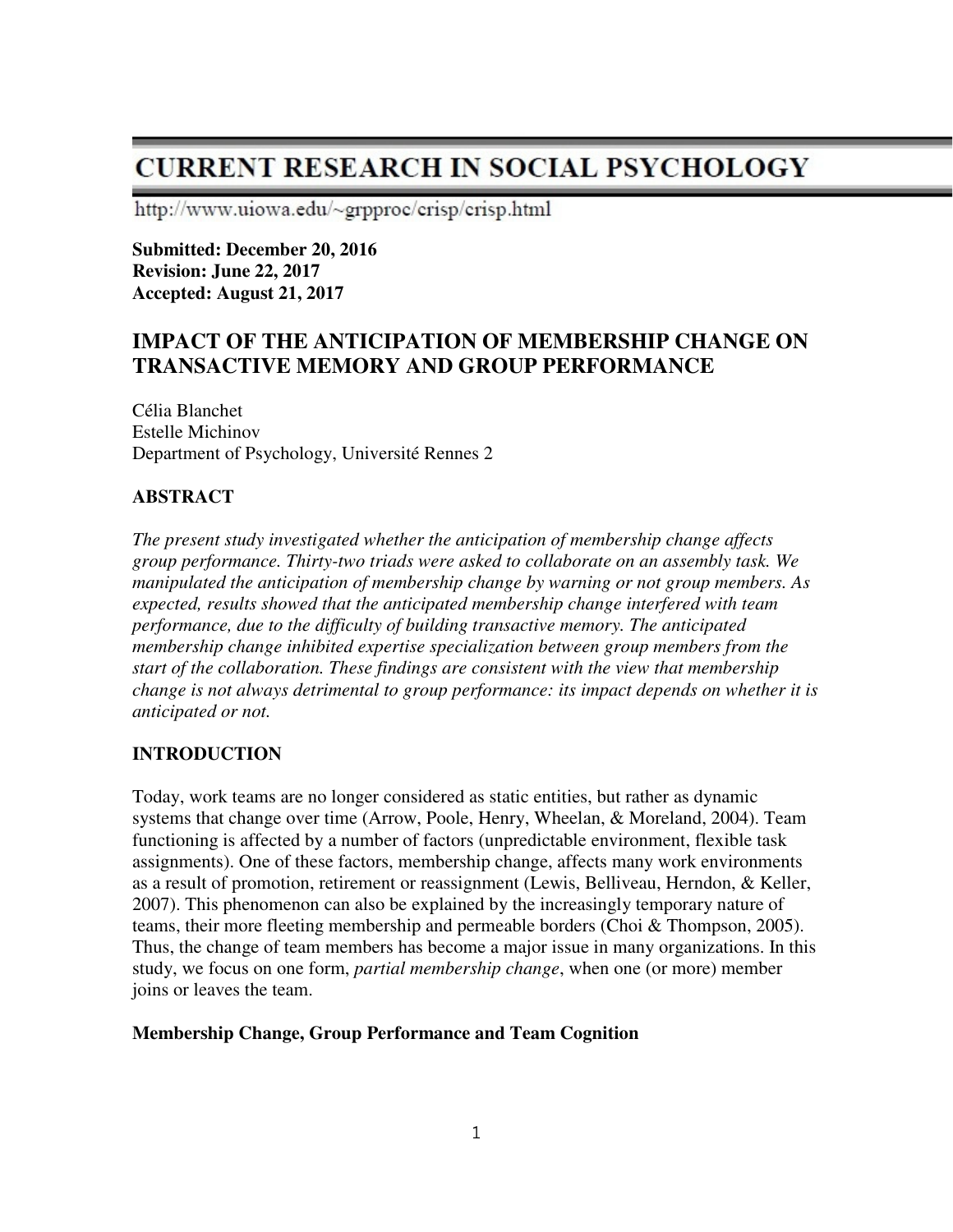Most research has highlighted the detrimental effect of membership change on group performance. First, a problem of knowledge transfer arises when a member leaves the group (Arrow et al., 2004). Next, the initial members spend time socializing with the newcomers, thereby disrupting work and social routines (Arrow et al., 2004). Lastly, the initial members may find difficult to trust the newcomers' expertise (Kane, Argote, & Levine, 2005). Other studies have stressed the positive effect of membership change. The newcomers can bring new ideas and perspectives, which promotes an expertise diversification and increases the group's stock of knowledge (Choi & Levine, 2004). In summary, results on the relationship between membership change and group performance are inconsistent. Many studies have confirmed that the effect of membership change depends on the specific context in which it occurs (Arrow & McGrath, 1995; Levine, Moreland, Argote, & Carley, 2005).

Research on team cognition has also shown how membership change can affect group processes. Indeed, membership change threatens the team's cognitive structures and processes that members used to depend on (Moreland & Argote, 2003). Nevertheless, very few studies have specifically examined the influence of membership change on transactive memory (Levine et al., 2005; Lewis et al., 2007).

#### **Membership Change and Transactive Memory**

Transactive memory was first proposed by Wegner (1986) as a response to initial theories of *team cognition* (Janis, 1983; McDougall, 1920), underlining the potential negative effect of group decision making. Indeed, for Wegner (1986), the group is not a uniform construct, but rather a set of disparate people. Transactive Memory System (TMS) is a shared system of encoding, storing, and retrieving information from different knowledge domains (Wegner, 1986). Individuals, with close relationships, share responsibility for information processing, through implicitly developed systems based on mutual agreement on the distribution of knowledge within a group. With such a system, members know where expertise is located and rely on each other to contribute to the group's work, thus allowing expertise specialization in groups. Finally, when transactive memory is an individual memory but also a shared and distributed cognition within a group, TMS is composed of transactive memory, transactive processes and each group member's individual memories.

Initially explored within couples and families, the theory of transactive memory was later expanded to teams and organizations. Many studies emphasize the positive effect of transactive memory on team performance (Lewis et al., 2007; Liang, Moreland, & Argote, 1995). Other studies underline some conditions for the development of TMS (see Ren & Argote, 2011). For instance, TMS is developed through collective training and interactions between team members (Liang et al., 1995). TMS also has other antecedents, such as the cognitive and task interdependence (Wegner, Guiliano, & Hertel, 1985; Zhang, Hempel, Han, & Tjosvold, 2007), and the familiarity (Akgün, Byrne, Keskin, Lynn, & Imamoglu, 2005). Finally, only a few research focused on the team stability and its opposite *the membership change* (Levine et al., 2005; Lewis et al., 2007). Yet, membership change may alter these conditions of development of SMT.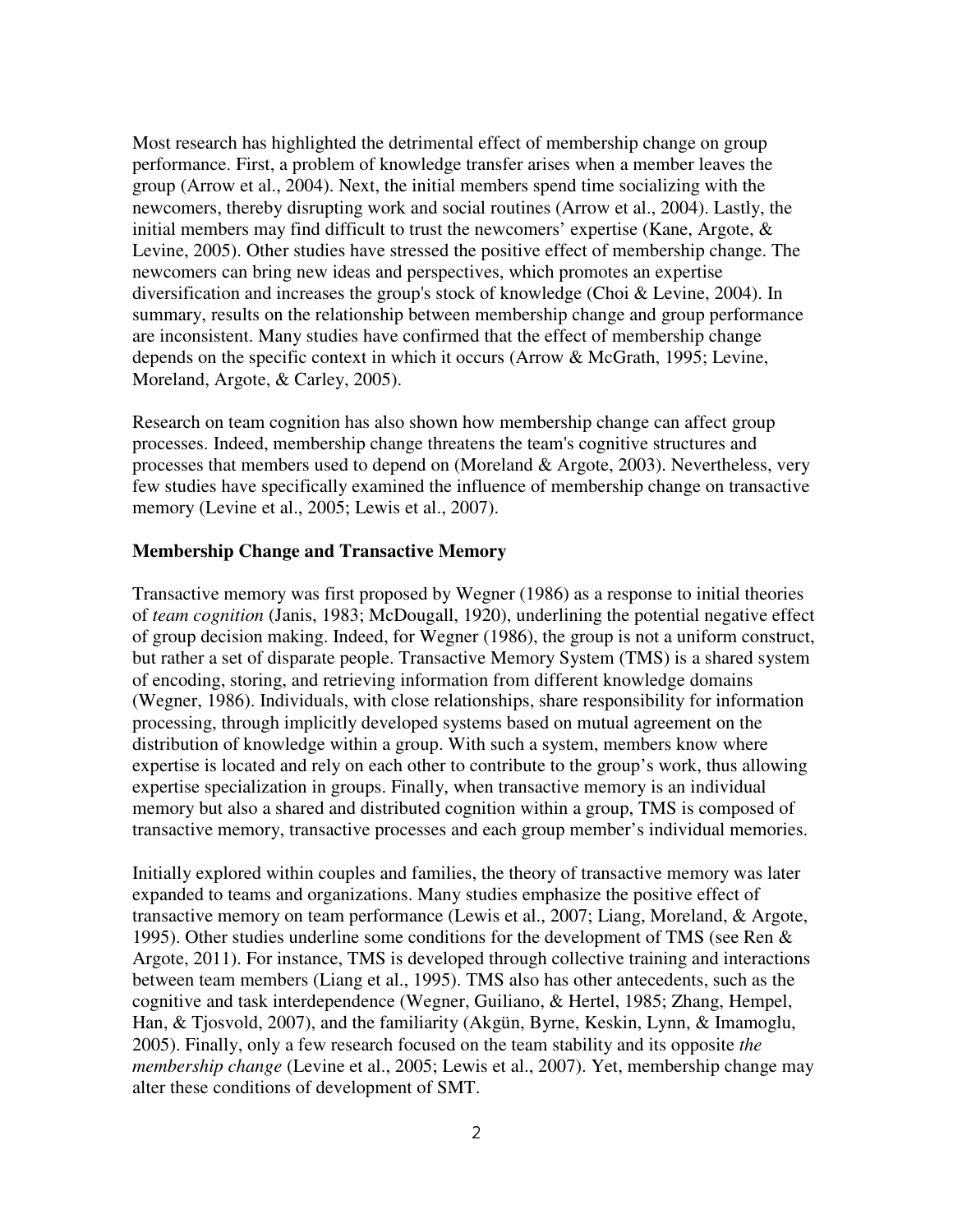The few existing studies indicate that membership change has a negative effect on transactive memory, indirectly impairing group performance (Akgün et al., 2005; Lewis et al., 2007). First, membership change alters the expertise within teams (Moreland, 1999). When a member leaves the group, some expertise is lost and the remaining members do not have access to it even though they depend on it (Levine et al., 2005). In partially reconstituted groups, the initial structure of transactive memory is still used despite the membership change and becomes inappropriate (Lewis et al., 2007). Secondly, membership change distorts group relationships. To be efficient, group members need to have confidence in their co-workers' expertise in order to rely on it and to be able to specialize in their own area of expertise (Liang et al., 1995). In a membership change situation, the group members are not willing to rely on the expertise of partners who may leave (Moreland & Argote, 2003).

## **The Effect of Anticipated versus Unanticipated Membership Change on Transactive Memory**

Very few studies in the transactive memory literature have investigated the context in which the membership change occurs (Baumann, 2001; Levine et al., 2005). To our knowledge, only one experimental and unpublished study has addressed the relationship between membership change - whether anticipated or unanticipated - and transactive memory (Levine et al., 2005). They found the anticipation of membership change did not influence the development of transactive memory. There are several possible explanations for this unexpected result. Firstly, in their study, the newcomer trained alone. However, in real work teams, newcomers have their own specialization and their own representation of expertise distribution in the group. Thus, in our study, reconstituted groups were composed of collectively trained newcomers. Secondly, Levine and colleagues' study (2005) only examined the impact of the anticipated membership change during the information retrieval phase. However, there is evidence that the anticipated membership change inhibits the development of transactive memory from the start of the task (i.e., information encoding phase). Indeed, group members faced with an anticipated membership change showed little willingness to rely on the expertise of the co-worker who was going to leave (Moreland  $\&$ Argote, 2003), which would limit group specialization and the emergence of transactive memory. To our knowledge, no study has been conducted on the information encoding phase.

# **THE PRESENT STUDY**

We examined the impact of partial membership change on transactive memory and group performance, and whether that impact differed when the change was anticipated or unanticipated. Because transactive memory has positive effects on group performance (Liang et al., 1995), and because individuals are unwilling to rely on the expertise of coworkers who may leave (Moreland & Argote, 2003), we expected that the anticipated membership change would have a greater negative effect on group performance than the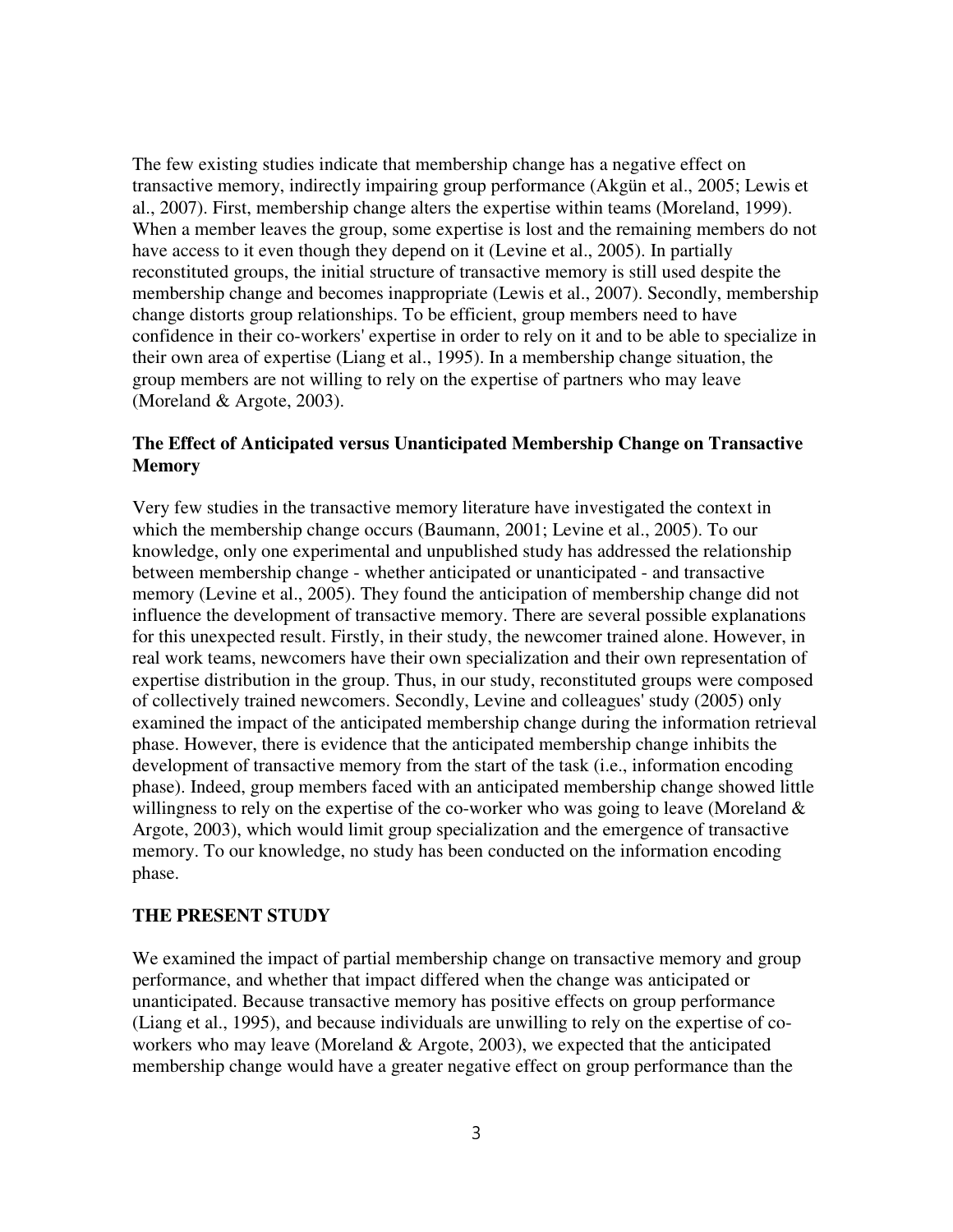unanticipated membership change, due to a difficulty of developing transactive memory from the start of the group collaboration.

## **METHOD**

#### **Participants and Design**

Participants were 91 undergraduate students from a French University (*Mage*= 19.88). They were asked to complete a consent form. The participants, who did not know each other, were randomly assigned to same-sex groups of 3 members and to the 3 conditions of a single factor design. Our final sample was composed of 32 groups: 13 in the "anticipated membership change" condition (2 groups of men and 11 groups of women), 12 in the "unanticipated membership change" condition (12 groups of women), and 7 in the "no membership change" condition (4 groups of men and 3 groups of women).

#### **Procedure**

The participants were asked to work collectively; they were told that their performance would be rated and that there would be a collective reward. In the training phase (i.e., information encoding phase), groups were shown how to assemble the two arms of a Meccano® robot (see Michinov & Blanchet, 2015 for details). First, they watched a 10 minute video explaining the task. Then, each group worked together for 15 minutes to assemble the arms. Then, to avoid any recency effect, participants were asked to complete two interference tasks. In the performance phase (i.e., the information retrieval phase), group members were asked to recall the assembly procedure and write it down on a sheet of paper. Then, the groups assembled the robot again for 15 minutes, but without instructions, and their performance was rated. The training session was filmed with the participants' consent. Finally, participants completed an individual post-experiment questionnaire, were debriefed and thanked for their participation.

#### **Manipulation of Anticipation of Membership Change**

The initial members of each group trained together. In the "no membership change" condition, the composition of the group remained unchanged. In the "anticipated membership change" condition, the group members were warned prior to the training phase that one of them (not identified) would leave and would be replaced by someone who had trained with another group. In the "unanticipated membership change" condition, the group members did not receive this warning. In the two experimental conditions, the membership change occurred in the middle of the performance phase.

#### **Measures**

*Performance*. As in previous transactive memory studies using an "Assembly-Task" paradigm" (Liang et al., 1995), we used an operational group performance measure, namely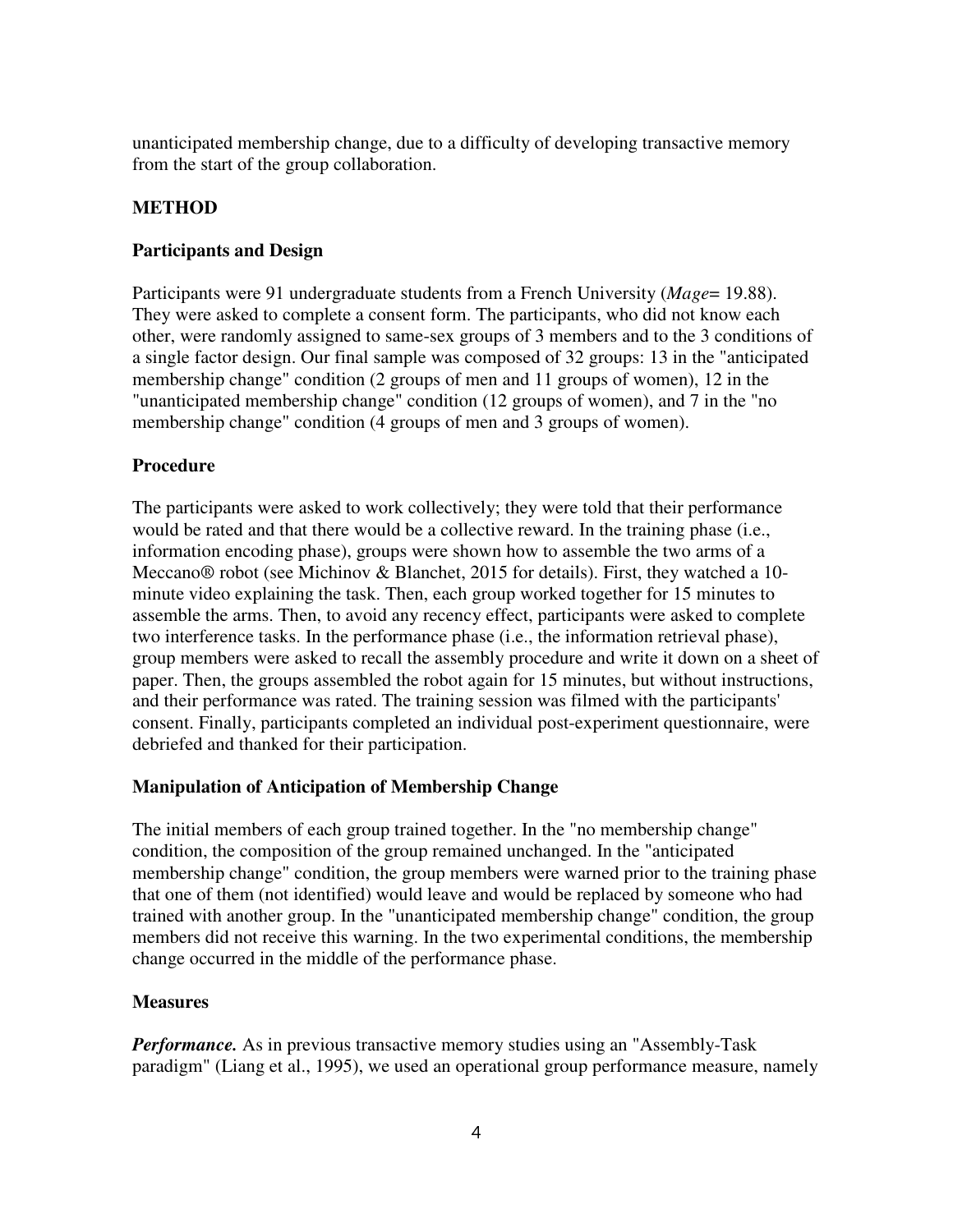assembly error. A ratio was calculated as follows: number of incorrectly placed or forgotten pieces / number of correct pieces. A higher score indicated worse group performance.

*Transactive Memory System.* We recorded each group during the training phase and coded the transactive memory system using Liang et al. 's coding scheme (1995). Two judges examined the videotapes individually and gave an overall rating of the group on expertise specialization, credibility and coordination. Due to a recording problem, two groups were discarded. The judges rated each group on a 7-point scale. A higher rating indicated a highly developed transactive memory. To check reliability, intraclass correlations (ICC) were computed. These were satisfactory, ranging from .80 for transactive memory system ( $p < .0001$ ), .76 for expertise specialization ( $p < .0001$ ), .57 for credibility ( $p < .001$ ), and .84 for coordination ( $p < .0001$ ).

*Control Variables.* Familiarity between group members, participants' gender and familiarity with Meccano tasks were checked in a post-test questionnaire. The results revealed no significant relationships between these control variables and the dependent variables, so we did not analyse their influence further. One group was removed from the analysis on the error ratio, as their score deviated from the mean value by more than three times the standard deviation.

#### **RESULTS**

Due to some students withdrawing, six groups were composed of two participants. Because of the non-independence of observations in a triad, our analyses were run at the group level  $(N= 32)$ .

# **Effect of Anticipated vs. Unanticipated Membership Change on Transactive Memory and Group Performance**

We tested our mediation hypothesis using a bootstrapping analysis [1]. As the independent variable was categorical with three modes, we followed the recommendations of Hayes and Preacher (2014). We created two dummy-coded variables. In the first (D1), the anticipated membership change condition was coded +1, and in the second (D2), the unanticipated membership change condition was coded +1. The no membership change condition was coded 0 in the two dummy-coded variables.

*Anticipated Membership Change Condition.* The analysis yielded no direct effect of the anticipated membership change on the error ratio,  $b = .17$ ,  $t = .47$ , *ns* (Figure 1). Next, anticipated membership change had a negative effect on transactive memory,  $b = -1.15$ ,  $t =$  $-2.53$ ,  $p = .01$ . As predicted, the groups with an anticipated membership change developed less transactive memory than the other groups. In line with the classical main effect reported in the literature, transactive memory had a negative effect on the error ratio,  $b = -$ .40,  $t = -2.96$ ,  $p = .007$ . Groups with a high level of transactive memory were more efficient. Finally, in line with our hypothesis, the anticipated membership change hindered development of transactive memory and indirectly impaired group performance,  $b = 0.46$ ,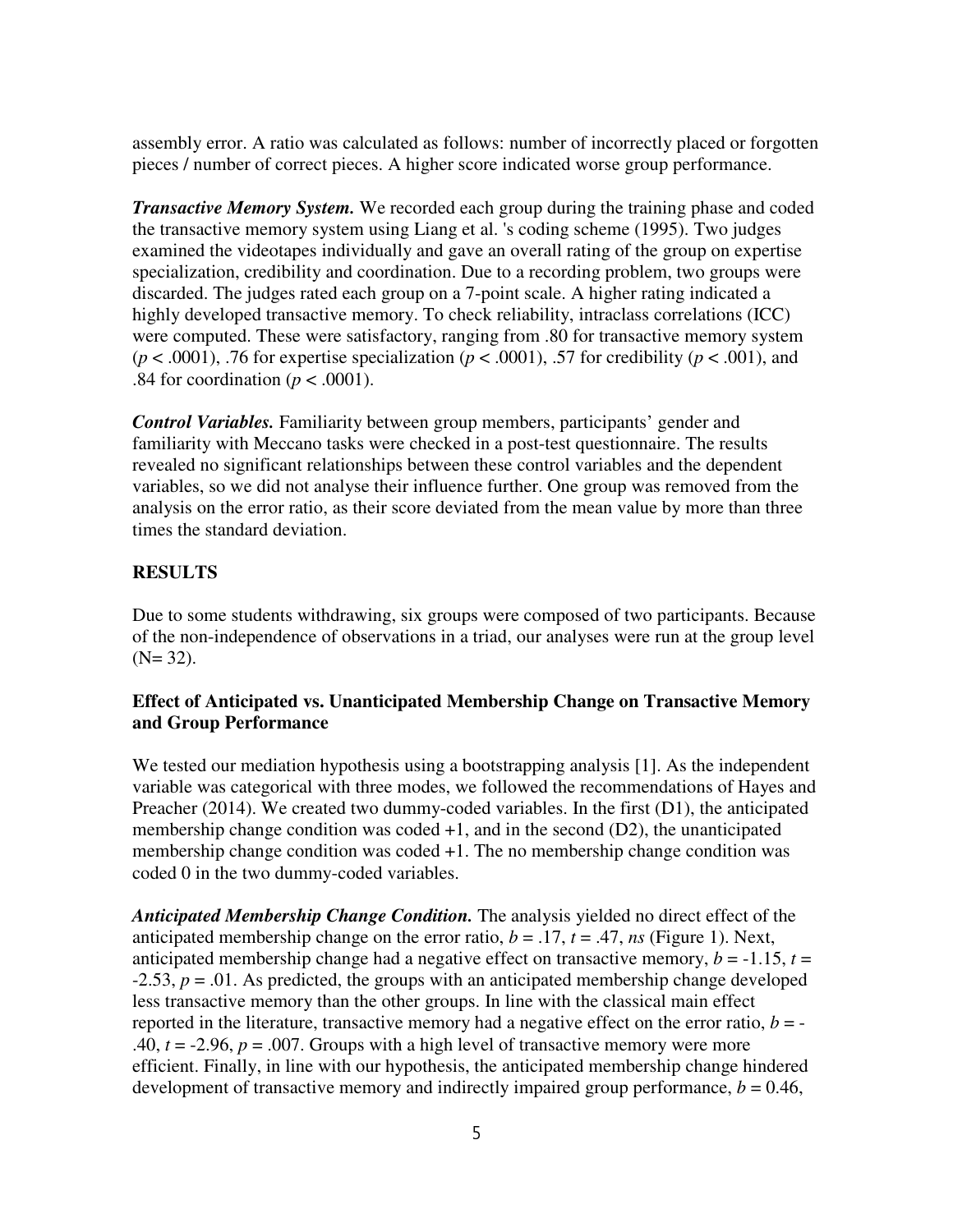bootSE = .22, BCa CI [0.12, 1.01]. The confidence interval excluded zero, indicating a significant indirect effect, and therefore mediation.

*Unanticipated Membership Change Condition.* The analysis indicated no direct effect of the unanticipated membership change on transactive memory,  $b = -.59$ ,  $t = -1.29$ , *ns*, or on the error ratio,  $b = -0.002$ ,  $t = -0.01$ , *ns*. In addition, the unanticipated membership change had no indirect effect on group performance via transactive memory,  $b = 0.23$ , bootSE = .16, BCa CI [0.00, 0.64].



Figure 1. Impact of membership change, either anticipated or not, on the error ratio via transactive memory.

# **Effect of Anticipated vs. Unanticipated Membership Change on the Specialization Component and Group Performance**

This mediating effect only appeared with the specialization component of transactive memory, and not with the credibility and coordination components. Only significant results are presented.

*Anticipated Membership Change Condition.* The analysis yielded no direct effect of the anticipated membership change on the error ratio,  $b = .17$ ,  $t = .47$ , *ns*. Anticipated membership change had a negative effect on group specialization,  $b = -1.16$ ,  $t = -2.67$ ,  $p =$ .01. The groups with an anticipated membership change were less specialized than the other groups. Moreover, specialization had a negative effect on the error ratio,  $b = -0.44$ ,  $t = 3.24$ ,  $p = 0.003$ . Specialized groups were more efficient. Finally, the anticipated membership change hindered group specialization and indirectly affected collective performance,  $b =$ 0.51, boot $SE = .26$ ,  $BCa CI$  [0.15, 1.23].

*Unanticipated Membership Change Condition.* The analysis indicated no effect of the unanticipated membership change on group specialization,  $b = -0.36$ ,  $t = -0.83$ , *ns*, or on the error ratio,  $b = -0.002$ ,  $t = -0.007$ , *ns*. The unanticipated membership change had no indirect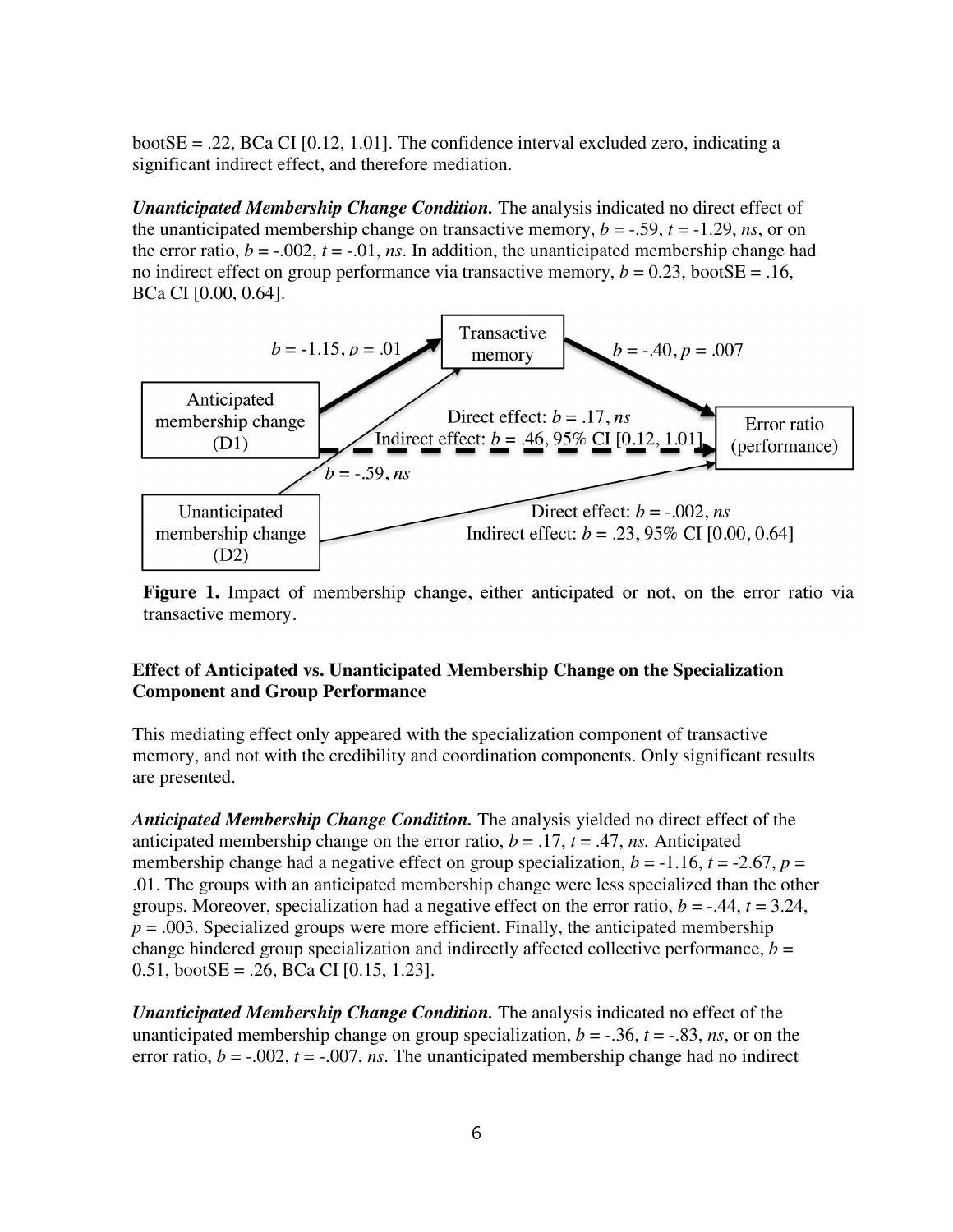effect on group performance via specialization,  $b = 0.16$ , bootSE = .16, BCa CI [-0.07, 0.59].

#### **DISCUSSION**

The aim of the present study was to examine the impact of anticipated membership change on transactive memory and group performance. We expected that the anticipation of a membership change would have a greater negative effect on group performance than an unanticipated change, due to the difficulty of building up transactive memory at the start of collaboration.

Our findings confirmed this hypothesis. We found the mediating role of transactive memory - observed during the training phase - in the relationship between the anticipated/unanticipated membership change and group performance. The anticipated membership change hindered group performance by interfering with transactive memory. This mediating effect was observed only with the specialization component of transactive memory. The anticipated membership change inhibited the team's efficacy, due to the difficulty of specializing during the information encoding phase. When they are aware of a future membership change, group members do not specialize at the start of the collaboration, preferring to learn all the information about the assembly task. As pointed out by Moreland and Argote (2003), the members of these groups prefer to learn as much as possible about the task, given the uncertainty of relying on the expertise of co-workers who may leave.

The lack of mediation effect with credibility and coordination can be explained by the initial conceptualization of transactive memory (Wegner, 1986). Specialization is the first manifestation of transactive memory and is set up during the encoding phase, while the credibility and expertise coordination components develop later. Group members first find out "who knows what" (i.e., the collective awareness of the distribution of expertise) before developing effective coordination (i.e., who does what). This study shows that the anticipated membership change hinders specialization within groups, leading to difficulty in establishing expertise credibility and coordination.

Finally, this study shows that unanticipated membership change has no effect on transactive memory or group performance. With no awareness of a future membership change, the groups act in the same way as the group in the no membership change condition. Overall, our results complete those of Lewis et al. (2007). Whereas a partial and unanticipated membership change allows the development of transactive memory, which becomes inefficient after the group's reconfiguration, a partial and anticipated membership change hinders specialization within the group and impedes the development of transactive memory from the information encoding phase.

From a practical perspective, future research should investigate how the negative effect of anticipated membership change can be avoided. It would be fruitful to focus on communication skills, for example the assertiveness of group members, as the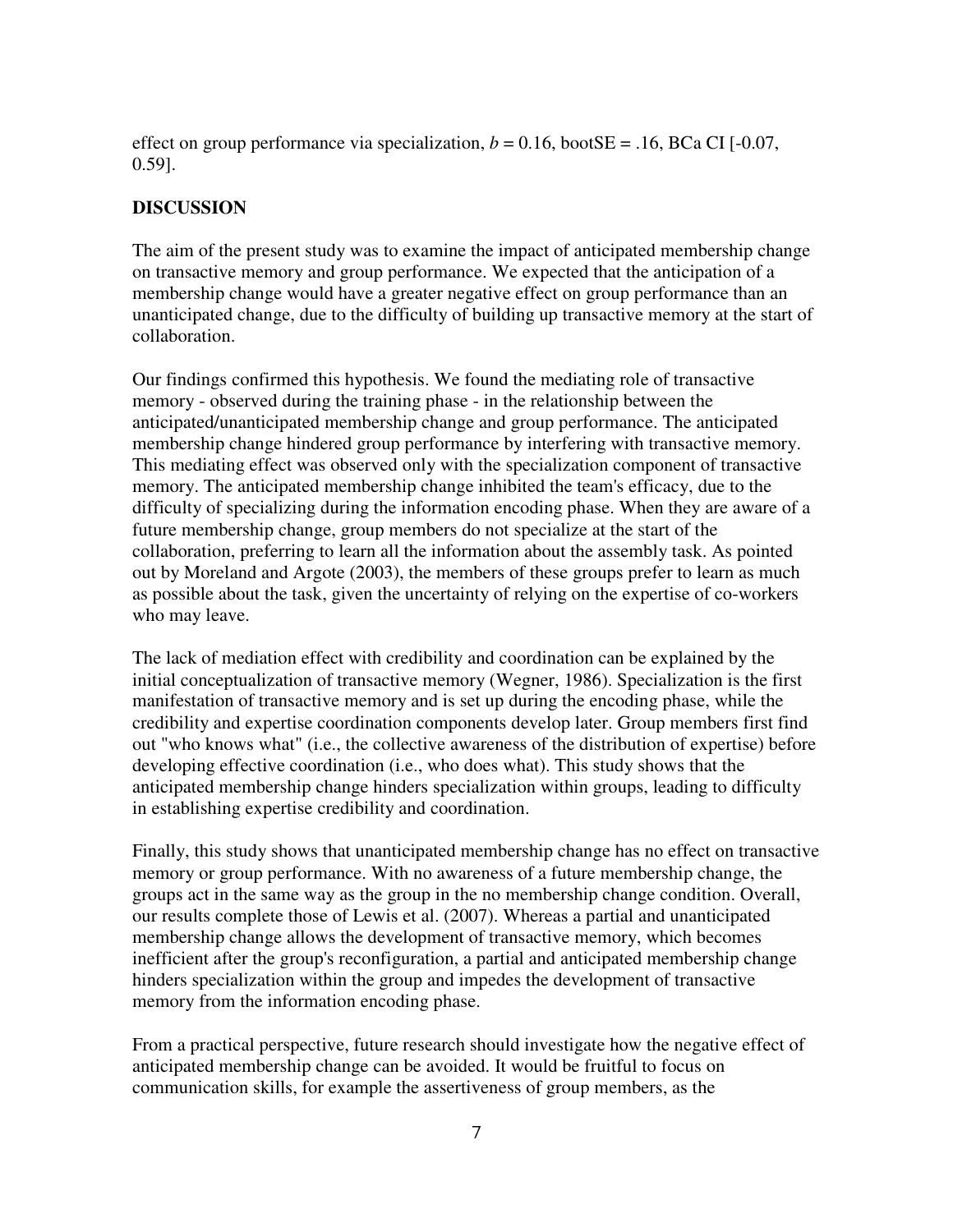communication of information facilitated by assertiveness promotes group specialization (Pearsall & Ellis, 2006), which is precisely what anticipated membership change hinders.

Our experiment involved groups of undergraduate students working together for a short time. Further studies should expand these experimental results to real work teams. Another limit comes from our sample which included only six groups of men. Our findings should be replicated with more male participants. Finally, we analysed the dynamics of groups who lost only one initial member and received only one newcomer. Other types of membership change exist, which should be investigated in future research, for example, changes in role within teams.

#### **REFERENCES**

Akgün, A. E., Byrne, J., Keskin, H., Lynn, G. S., & Imamoglu, S. Z. (2005). Knowledge networks in new product development projects: a transactive memory perspective. *Information & Management*, *42*(8), 1105–1120.

Arrow, H., & McGrath, J. E. (1995). Membership dynamics in groups at work: A theoretical framework. In B. M. Staw & L. L. Cummings (Eds.), *Research in organizational behavior* (Vol. 17, pp. 373–411). Greenwich, CT: JAI.

Arrow, H., Poole, M. S., Henry, K. B., Wheelan, S., & Moreland, R. (2004). Time, change, and development the temporal perspective on groups. *Small Group Research*, *35*(1), 73– 105.

Baumann, M. R. (2001). *The effects of manipulating salience of expertise and membership change on transactive memory* (Doctoral dissertation). University of Illinois, Urbana-Champaign, Illinois.

Choi, H. S., & Levine, J. M. (2004). Minority influence in work teams: The impact of newcomers. *Journal of Experimental Social Psychology*, *40*(2), 273–280.

Choi, H. S., & Thompson, L. (2005). Old wine in a new bottle: Impact of membership change on group creativity. *Organizational Behavior and human decision processes*, *98*(2), 121–132.

Hayes, A. F. (2009). Beyond Baron and Kenny: Statistical mediation analysis in the new millennium. *Communication monographs*, *76*(4), 408-420.

Hayes, A. F., & Preacher, K. J. (2014). Statistical mediation analysis with a multicategorical independent variable. *British Journal of Mathematical and Statistical Psychology*, *67*(3), 451–470.

Janis, I. L. (1983). *Groupthink* (2nd ed. revised). Boston: Houghton Mifflin.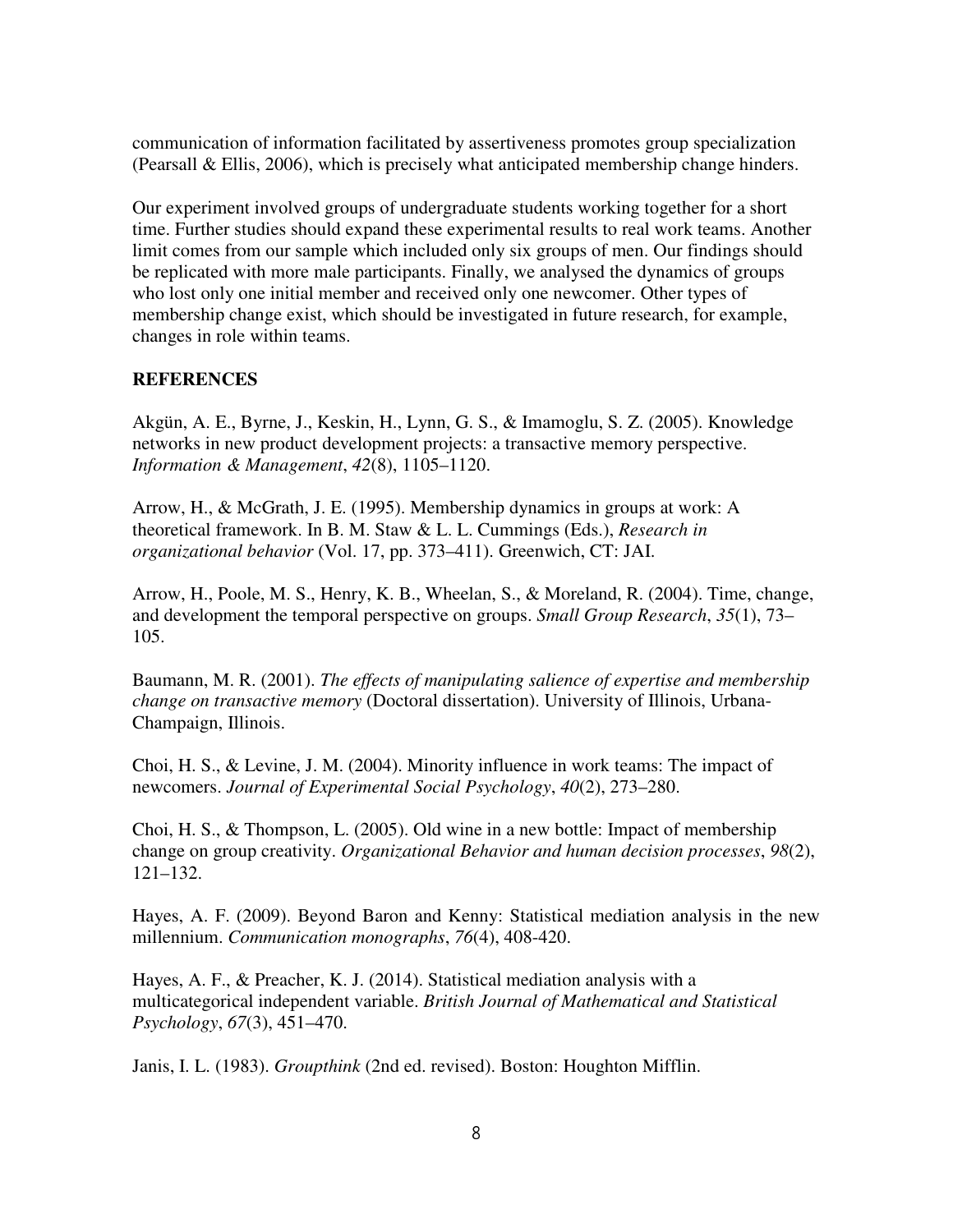Kane, A. A., Argote, L., & Levine, J. M. (2005). Knowledge transfer between groups via personnel rotation: Effects of social identity and knowledge quality. *Organizational Behavior and Human Decision Processes*, *96*(1), 56–71.

Levine, J. M., Moreland, R. L., Argote, L., & Carley, K. M. (2005). *Personnel turnover and team performance*. Arlington, Virginia: U.S. Army Research Institute for the Behavioral and Social Sciences.

Lewis, K., Belliveau, M., Herndon, B., & Keller, J. (2007). Group cognition, membership change, and performance: Investigating the benefits and detriments of collective knowledge. *Organizational Behavior and Human Decision Processes, 103*(2), 159–178.

Liang, D. W., Moreland, R., & Argote, L. (1995). Group versus individual training and group performance: The mediating role of transactive memory. *Personality and Social Psychology Bulletin, 21*(4), 384–393.

McDougall, W. (1920). *The group mind.* London: Cambridge University Press.

Michinov, E., & Blanchet, C. (2015). When self-construal priming influences the relationship between transactive memory and group performance. *International Review of Social Psychology, 28*(3), 97–119.

Moreland, R. L. (1999). Transactive memory: Learning who knows what in work groups and organizations. In L. L. Thompson, J. M. Levine, & D. M. Messick (Eds.), *Shared cognition in organizations: The management of knowledge* (pp. 3–32). East Sussex, UK: Psychology Press.

Moreland, R. L., & Argote, L. (2003). Transactive memory in dynamic organizations. In R. S. Peterson & E. A. Mannix (Eds.), *Leading and managing people in the dynamic organization* (pp. 135–162). Mahwah, NJ: Lawrence Erlbaum Associates.

Pearsall, M. J., & Ellis, A. P. J. (2006). The effects of critical team member assertiveness on team performance and satisfaction. *Journal of Management*, *32*(4), 575–594.

Ren, Y., & Argote, L. (2011). Transactive memory systems 1985–2010: An integrative framework of key dimensions, antecedents, and consequences. *The Academy of Management Annals*, *5*(1), 189–229.

Wegner, D. M. (1986). Transactive Memory: A Contemporary Analysis of the Group Mind. In B. Mullen & G. R. Goethals (Eds.), *Theories of Group Behavior* (pp. 185–208). New-York, NY: Springer.

Wegner, D. M., Giuliano, T., & Hertel, P. T. (1985). Cognitive interdependence in close relationships. In W. Ickes (Ed.), *Compatible and incompatible relationships* (pp. 253– 276). New York, NY: Springer.